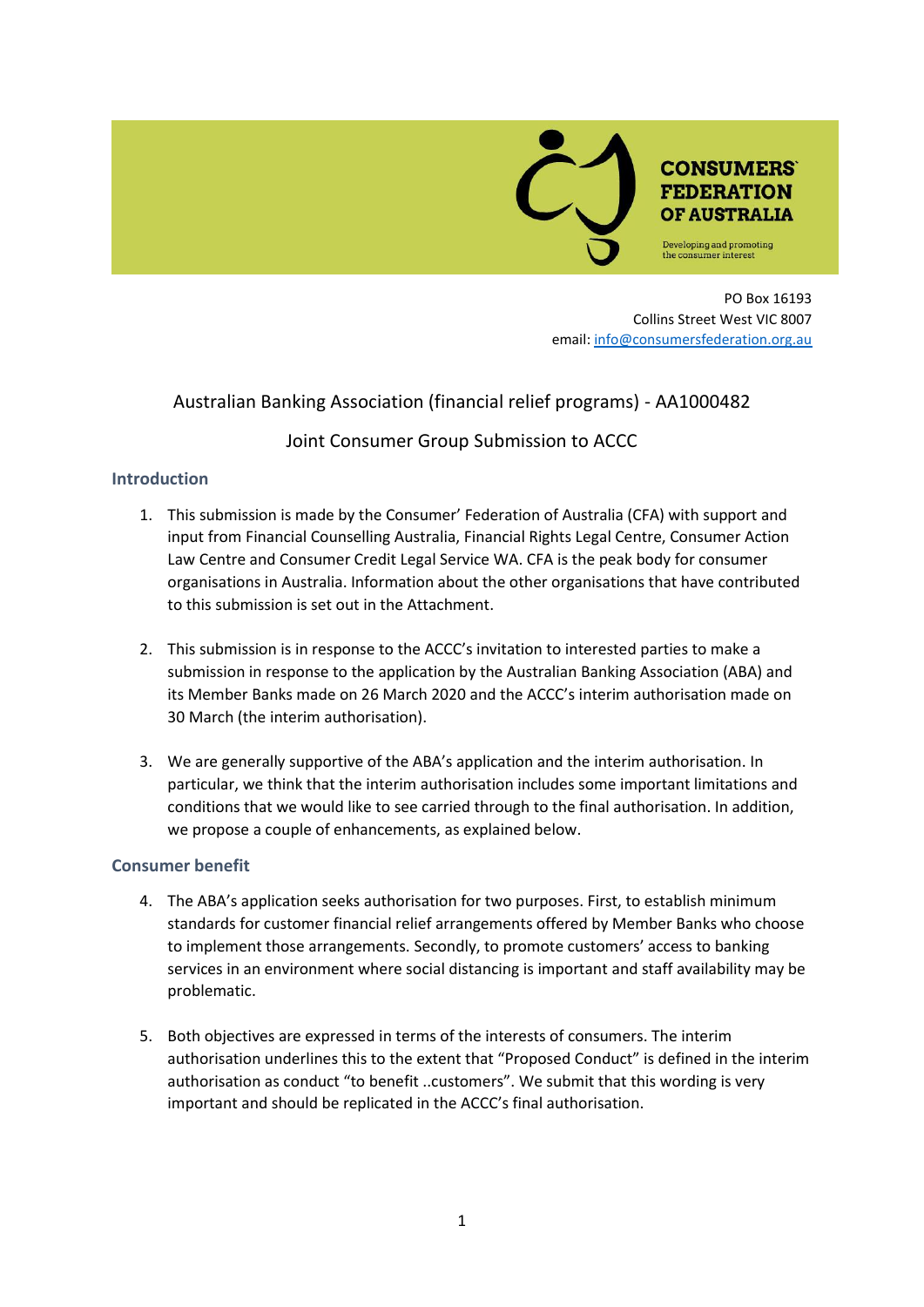### **Financial relief programs**

- 6. We are supportive of consistent financial relief programs, provided that these programs establish a reasonable minimum standard.
- 7. To that end, we submit that consumer representative groups should be consulted about the design of financial relief programs. So that this occurs, the ACCC's authorisation should amend the condition in paragraph 26(2) of the interim authorisation (and ultimately the final authorisation) to also require the ABA to set out:
	- i. what consumer representative consultation has been undertaken; and
	- ii. a summary of the consumer representative views expressed through that consultation process,

when the ABA provides notification to the ACCC of a financial relief program.

- 8. In proposing this, we are not suggesting that Member Banks should have to accede to consumer representative views. But we think that the ACCC should be informed about whether consumer representative consultation has occurred and the views that have been expressed. If, in fact, Members Banks consult effectively with consumer representatives, we submit that this should add to the ACCC's confidence that the financial relief program has the required purpose of benefiting consumers.
- 9. We note that the ABA has established a Consumer Outcomes Group (the COG), which is a joint bank and consumer representative forum comprising seven representatives from consumer groups and seven representatives from member banks. The COG meets quarterly to discuss and respond to existing and emerging issues.<sup>1</sup> The COG is an appropriate forum for consultation with consumer representatives.
- 10. Since the onset of COVID19, the COG has met and discussed Member Bank financial relief programs, including how financial relief would be represented on consumer credit reports. Following this, the ABA announced an agreed approach by Member Banks.<sup>2</sup> It has not been clear, however, that this occurred within the scope of the interim authorisation. If this was within the scope of the interim authorisation, we would have expected that the ABA would have notified the agreed approach to the ACCC as per paragraph 26(2) of the interim authorisation and the ACCC would have published this notification on its ABA (financial relief programs) webpage. It seems that this has not occurred. In order to permit the public to understand the impact of the authorisation and whether it is achieving a public benefit, we submit that it is vital that there is transparency to the public as to what financial relief programs or other arrangements are being given effect to.
- 11. In addition, we submit that there should be public transparency as to the general outcomes from the financial relief programs or other arrangements being given effect to. This could be achieved by periodic reporting by the ABA to the ACCC as to such matters as how many customers are being assisted, the type of assistance and so on. Again, reporting could be made public via the ACCC's Public Register. In our view, some basic metrics of this type

<sup>1</sup> <https://www.ausbanking.org.au/policy/customers/consumer-outcomes-group/>

<sup>2</sup> <https://www.ausbanking.org.au/a-covid-19-mortgage-deferral-wont-affect-your-credit-rating/>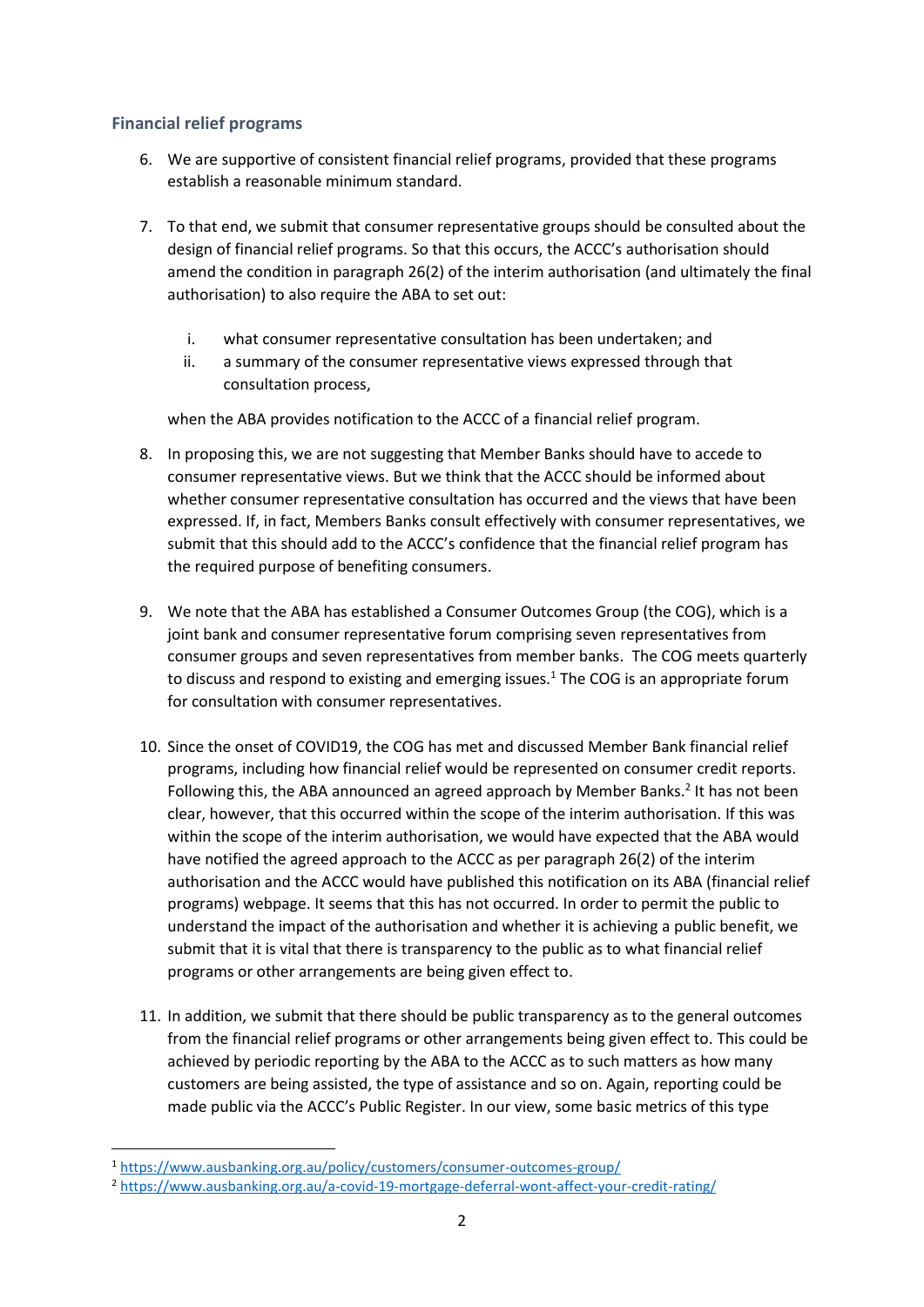would help assessment of whether the authorisation has delivered a public benefit. We submit that the interim authorisation (and ultimately the final authorisation) should require this by way of additional condition.

12. A further issue is that the interim authorisation appears to contemplate that "suppliers and/ or agents" may be a party to a financial relief program. This is notwithstanding that the ABA application explains the need for suppliers and agents to have the benefit of the authorisation only in relation to the second aspect of the interim authorisation, i.e. access to banking services. If it is not intended that suppliers and agents will be party to a financial relief program, we submit that the scope of the interim authorisation (and ultimately a final authorisation) should be narrowed accordingly.

### **Access to banking services**

- 13. We are also supportive of the ACCC authorising Member Banks to enter arrangements to benefit customers by ensuring high levels of customer service and access to banking services. The ABA application explains this particularly in the context of customers (including regional customers) without internet access.
- 14. We place importance on the interim authorisation condition requiring Member Banks to obtain the ACCC's agreement in order for a Member Bank supplier or agent to share in protection under the authorisation, as a party to such an arrangement. We are concerned, however, that the interim authorisation does not require the documentation seeking the ACCC's agreement to be placed on the ACCC's Public Register. This can be contrasted with the approach taken to notification of an arrangement that does not involve suppliers or agents (see paragraph 19 of the interim authorisation). We submit that the interim authorisation (and ultimately the final authorisation) should require this.
- 15. Again we submit that it is important that customer representatives are consulted and that the request to the ACCC for approval sets out customer representative views. So, as for the interim authorisation paragraph 26(2) condition, we submit that the paragraph 26(1) condition should be modified to require this.

### **Response to ACCC questions**

- 16. By way of conclusion we respond to the specific questions set out in the ACCC's letter of 3 April inviting comment.
	- **1. Firstly, if you have been directly impacted by the conduct authorised under the interim authorisation granted by the ACCC on 30 March, what is your experience to date.**

Our understanding is that Member Banks have relied upon ACCC authorisation to jointly put together a small business assistance package. CFA members, in the main, do not provide advice and assistance with respect to small business matters.

We also understand that Member Banks have relied upon the ACCC authorisation to agree not to make an adverse credit report for a consumer who has been granted a 6 month loan payment deferral if the consumer was up to date before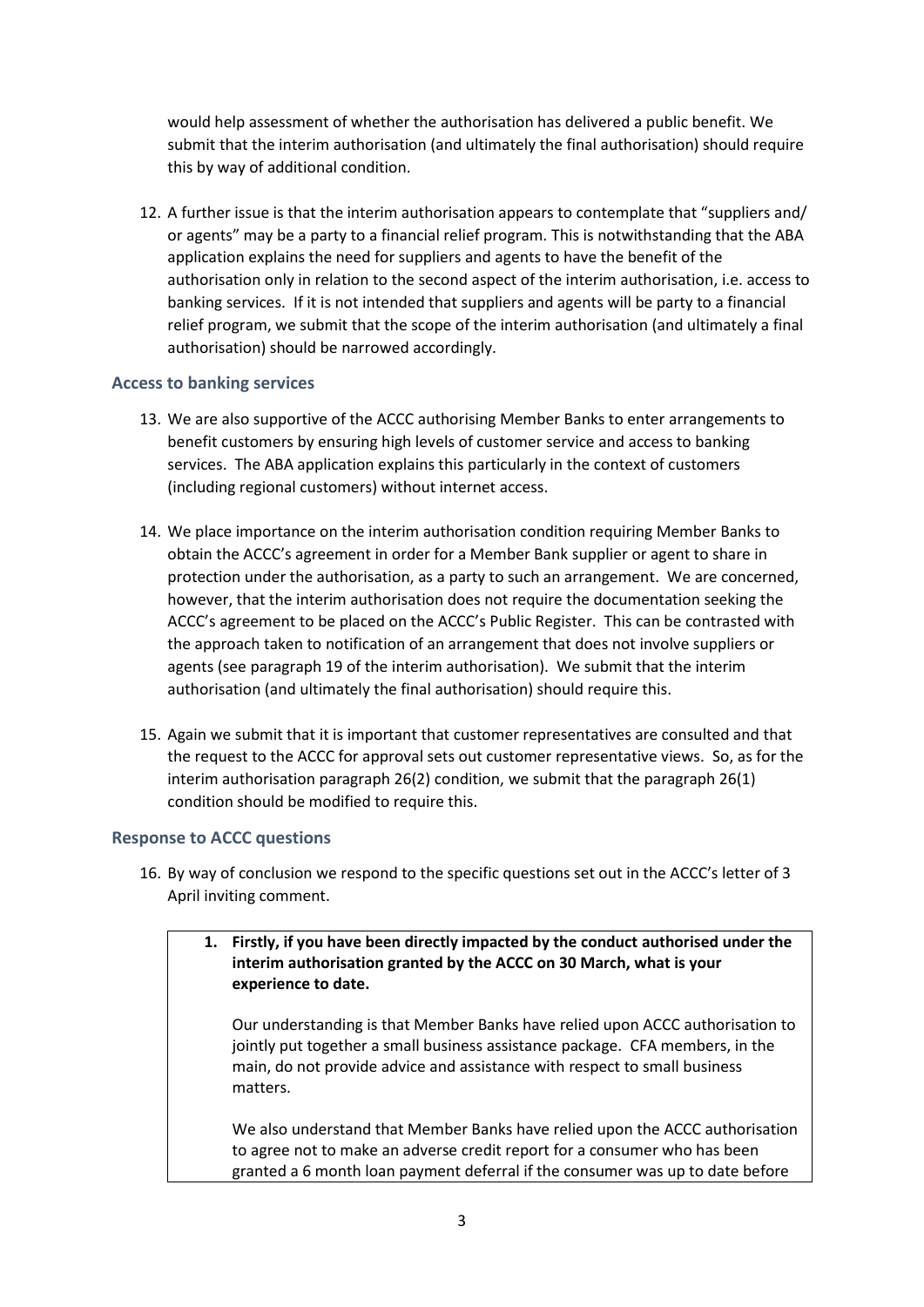COVID-19. We have been told by financial counsellors that they have positive experience of this very welcome assurance being provided to consumers.

So far as we are aware, the ACCC has not, however, placed on its Public Register ABA notifications to it of financial relief programs or other arrangements arising from the conduct authorised by the interim authorisation. This is notwithstanding that the interim authorisation states that the ACCC will publish a non-confidential version of a notification. If there has been a breakdown in the notification process, this is of concern to us.

**2. Secondly, do you have any comments in relation to the likely public benefits and detriments should the ACCC authorise the conduct for a further 12 months, and whether any conditions should be placed on the authorisation.**

We are supportive of the interim authorisation, and the ACCC authorising Member Banks for a further 12 months, provided that:

- a) The final authorisation requires authorised conduct to "benefit customers" (as the interim authorisation currently does in paragraph 8)
- b) If, as would appear to be the case, it is not contemplated that suppliers and agents will be a party to a financial relief program arrangement, the ACCC's interim authorisation (and ultimately final authorisation) should be limited accordingly
- c) The interim authorisation (and ultimately final authorisation) specifies that the ACCC will place on the public register a request as per paragraph 26(1) of the interim authorisation that the ACCC agree to a Member Bank supplier or agent sharing in protection under the authorisation, i.e. paragraph 19 of the interim authorisation is expanded to apply to both paragraphs 26(1) and (2)
- d) The condition in paragraph 26(1) of the interim authorisation (and ultimately the final authorisation) is amended to also require the ABA to set out in an approval request to the ACCC:
	- i. what consumer representative consultation has been undertaken; and
	- ii. a summary of the consumer representative views expressed through that consultation process
- e) The condition in paragraph 26(2) of the interim authorisation (and ultimately the final authorisation) is amended to also require the ABA to set out in a notification to the ACCC:
	- i. what consumer representative consultation has been undertaken; and
	- ii. a summary of the consumer representative views expressed through that consultation process
- f) A new condition is included that requires the ABA to periodically report to the ACCC as to such matters as how many customers are being assisted pursuant to a financial relief program or other arrangement arising from the authorised conduct, the type of assistance and so on and that this reporting is made public via the ACCC's Public Register.